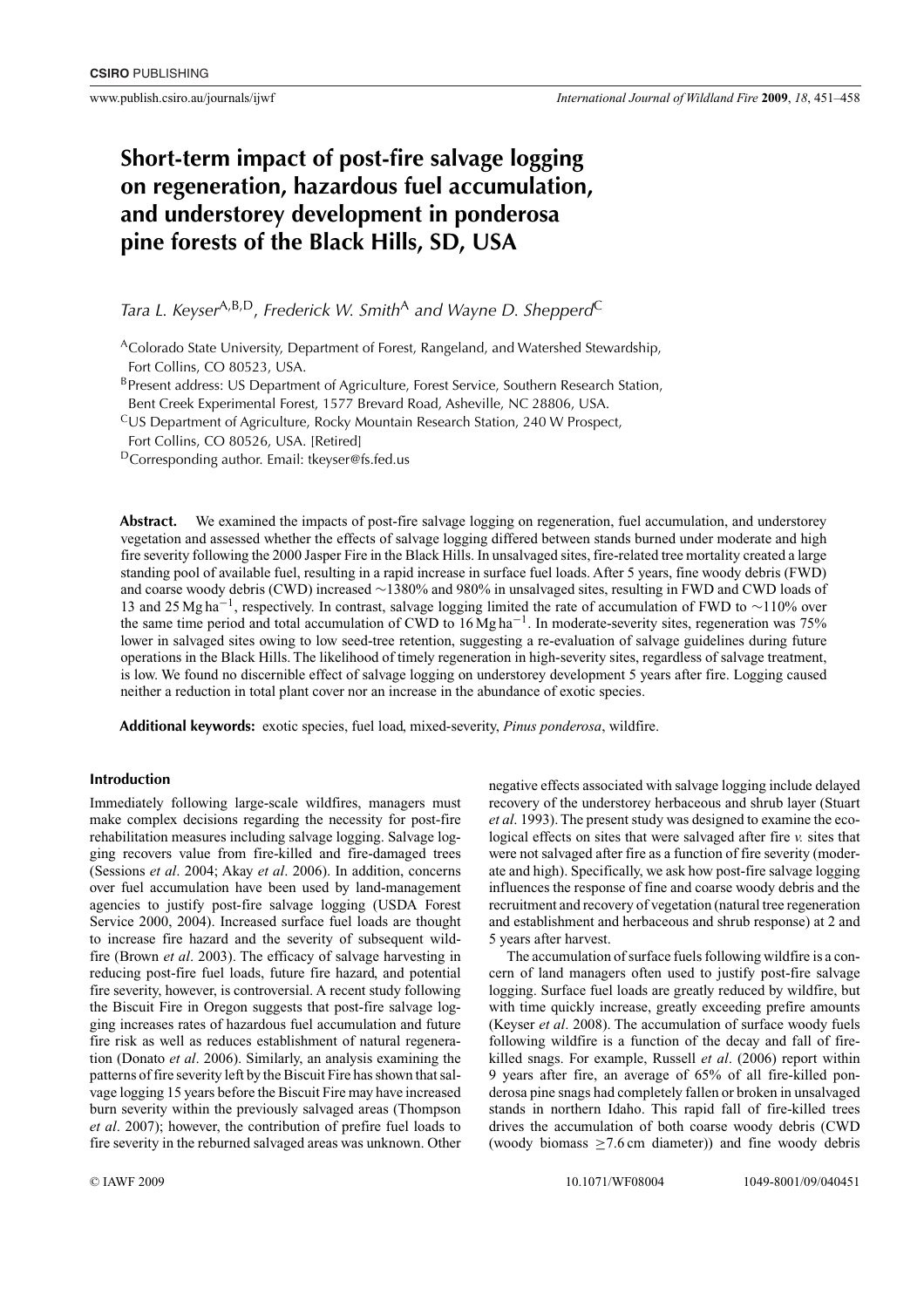(FWD (woody biomass *<*7.6 cm diameter)) following wildfire. Passovoy and Fulé (2006) have shown FWD can approach  $\sim$ 10 Mg ha<sup>-1</sup> and CWD can reach upwards of 36 Mg ha<sup>-1</sup> 9 years after fire, which coincides with the time period when the majority of fire-killed ponderosa pine snags fall (Harrington 1996). Coupled with an increase in understorey production following wildfire (e.g. Bataineh *et al*. 2006), elevated FWD loads increase the probability of ignition, thereby increasing fire hazard while high CWD loads increase smoldering combustion and hence potential severity of fire effects on both vegetation and soil (DeBano *et al*. 1998). The anticipated goal of salvage logging, therefore, is to limit the accumulation of these hazardous fuels, especially in stands that experience high rates of overstorey tree mortality, by removing fire-killed snags before they transition from the canopy to surface fuel bed (USDA Forest Service 2000, 2004; Sessions *et al*. 2004).

In forests where timber production is a management objective, whether or not forest stands regenerate following wildfire determines the need for post-fire planting activities. In the Black Hills, the minimum stocking requirement is 370 trees ha<sup>-1</sup>; however, for timber production, preferred stocking is ∼750 trees ha−<sup>1</sup> (B. Cook, Black Hills National Forest, pers. comm.). If natural regeneration rates fall short of minimum or preferred stocking levels following wildfire, planting may be required if the primary management objective is to return fireaffected stands to the timber base. The potential for ponderosa pine seedling germination and establishment following wildfire is largely dependent on the availability of a viable seed source and post-fire environmental conditions (Bonnet *et al*. 2005). Abundant seed crops occur in the Black Hills every 2 to 5 years (Boldt and Van Deusen 1974); however, ponderosa pine is heavy-seeded, with a maximum dispersal distance of only 15 to 25 m (Shepperd and Battaglia 2002). Therefore, seed availability following fire is limited to areas that do not experience 100% tree mortality. In ponderosa pine stands that experience stand-replacing fire, no seed trees remain to facilitate regeneration except along the unburned perimeter (Bonnet *et al*. 2005). Consequently, salvage operations that remove fire-killed trees following high-severity fire (e.g. 100% mortality) may not negatively impact the success rate of natural regeneration. However, in forest stands that experience less than stand-replacing fire, salvage logging may hinder natural regeneration. First, harvesting of green trees that could potentially survive (even if fire-damaged) removes seed trees and decreases seed production, which may reduce regeneration potential following fire (Van Nieuwstadt *et al*. 2001; Beschta *et al*. 2004; Lindenmayer and Noss 2006). Second, depending on the timing of salvage operations, physical damage to seedlings (e.g. burial, breakage) caused during logging operations may reduce post-fire seedling density (Donato *et al*. 2006).

Often cited as a negative impact of and argument against post-fire salvage logging is an increased presence of exotic species and a reduction in understorey abundance (e.g. Beschta *et al.* 2004; Lindenmayer and Noss 2006). For example, Purdon *et al*. (2004) found reduced abundance of understorey vegetation following salvage logging in forest stands that had experienced high-severity fire in the boreal forests of southern Québec, whereas Stuart *et al*. (1993) observed reduced abundance of shrubs following post-fire salvage logging in

Douglas-fir–hardwood forests of northern California. In contrast, no differences in cover among forbs, grasses, and shrubs were observed by Lopez Ortiz (2007) between salvaged and unsalvaged stands in Douglas-fire forests of Oregon. Little information exists regarding the impacts of salvage logging on understorey recovery in ponderosa pine systems; however, conflicting results (e.g. Stuart *et al*. 1993; Lopez Ortiz 2007) suggest the impacts of salvage logging on understorey vegetation may be site-specific.

As wildfires increase in size and severity throughout the range of ponderosa pine, there is an increased need for science-based information regarding the impacts of post-fire rehabilitation and restoration activities on future forest structure. Despite this need, few controlled studies exist that compare the ecological effects of post-fire salvage logging within the ponderosa pine cover type (McIver and Starr 2001). Recent studies suggest that post-fire salvage logging may reduce successful regeneration and increase fuel loadings and fire hazard in Douglas-fir forests in Oregon (Donato *et al*. 2006). In the present study, we examined whether or not salvage logging has similar effects in ponderosa pine forests of the Black Hills. Specifically, we tested whether salvage logging (i) increases the accumulation of surface fuels; (ii) reduces the establishment of natural regeneration; and (iii) slows the recovery and development of understorey herbaceous and shrub vegetation following a mixed-severity wildfire in the Black Hills, South Dakota.

# **Methods**

#### *Study area*

The present study was located within the Jasper Fire perimeter in the Black Hills National Forest, South Dakota, USA (latitudes between 43°42' and 43°57'N and longitudes between 103°46' and 104◦1 W).The Black Hills are an isolated, forested uplift that extend ∼190 km in the north–south direction and ∼60–80 km in the east–west direction (Froiland 1990). This dome-shaped uplift rises between ∼900 and 1200 m above the surrounding Great Plains in south-western South Dakota and north-eastern Wyoming (Hoffman and Alexander 1987) and forms the easternmost extent of the Rocky Mountains (Froiland 1990). The climate is continental with cold winters and mild, moist summers (Johnson 1949). Mean maximum and minimum daily temperatures range from −3.3◦ to 13.2◦C and yearly precipitation averages ∼47 cm, with 65–75% occurring between April and October (Hoffman and Alexander 1987; Froiland 1990; Shepperd and Battaglia 2002).

On 24 August 2000, the Jasper Fire was ignited near the town of Custer in south-western South Dakota. The fire was officially contained on 8 September, 2000 after burning ∼34 000 ha or ∼7% of the Black Hills National Forest (USDA Forest Service 2000). The Jasper Fire was a mixed-severity fire that produced a combination of surface fire, surface fire with torching (i.e. passive crown fire), and active crown fire that burned through predominantly second-growth ponderosa pine forests. This pattern of fire behavior resulted in a mosaic of forested patches experiencing varying degrees of fire severity within close proximity to one another. Approximately 25% of the landscape burned under low-severity fire (Lentile *et al*. 2005). Sites categorized as low severity experienced, on average, *<*25% crown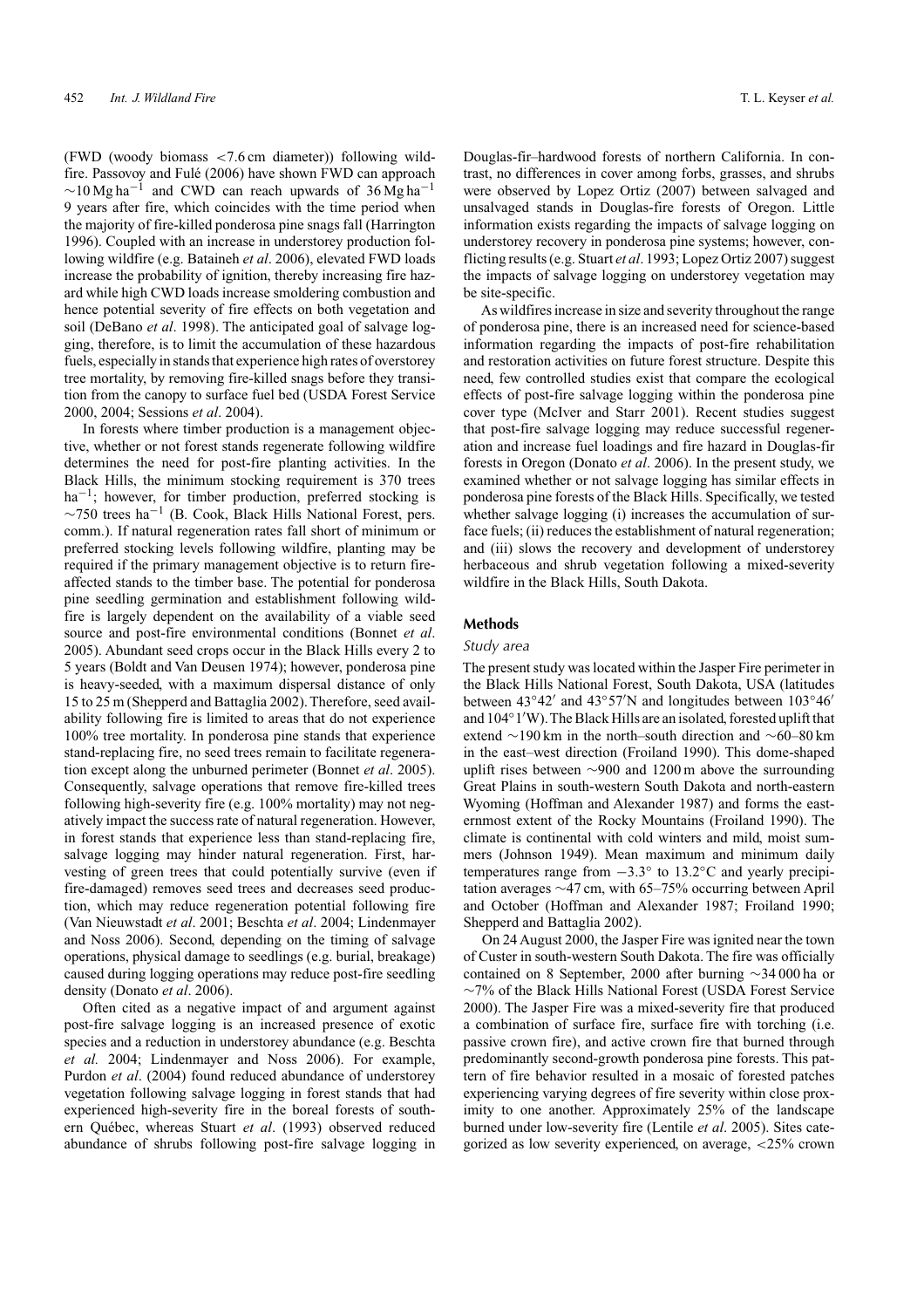| Table 1. Prefire stand structure (live trees $\geq$ 5 cm diameter at breast height (DBH)) along with changes in structure due to salvage |
|------------------------------------------------------------------------------------------------------------------------------------------|
| logging and fire-related tree mortality immediately after fire (fall 2000–late spring 2001) through 2005 and the subsequent 5-year       |
| post-fire forest structure (live trees $\geq$ 5 cm DBH) in moderate- and high-severity salvaged and unsalvaged sites                     |
| Values represent the mean $(\pm 1 \text{ s.e.})$ . Note: salvage operations were performed between November 2000 and June 2001           |

|                            | Moderate       |                | High           |                |
|----------------------------|----------------|----------------|----------------|----------------|
|                            | Salvaged       | Unsalvaged     | Salvaged       | Unsalvaged     |
| Density                    |                |                |                |                |
| Prefire $(2000)$           | $358 \pm 77$   | $521 \pm 59$   | $652 + 142$    | $757 \pm 86$   |
| Harvested                  | $130 \pm 26$   | N/A            | $198 \pm 23$   | N/A            |
| Residual fire-killed trees | $191 \pm 59$   | $331 \pm 44$   | $454 \pm 145$  | $757 \pm 86$   |
| 2005                       | $37 + 17$      | $190 \pm 41$   | $\mathbf{0}$   | $\theta$       |
| Basal area $(m^2 ha^{-1})$ |                |                |                |                |
| Prefire $(2000)$           | $16.5 \pm 2.8$ | $23.0 \pm 2.1$ | $25.4 \pm 3.1$ | $24.1 \pm 1.5$ |
| Harvested                  | $10.3 \pm 2.2$ | N/A            | $15.4 \pm 2.1$ | N/A            |
| Residual fire-killed trees | $4.3 \pm 1.2$  | $12.4 \pm 1.7$ | $10.0 \pm 3.1$ | $24.1 \pm 1.5$ |
| 2005                       | $2.0 \pm 0.9$  | $10.8 \pm 2.0$ | $\mathbf{0}$   | $\Omega$       |

scorch with no crown consumption and partial litter and duff consumption with little to no exposure of the bare mineral soil (Keyser *et al*. 2008). Approximately 48% of the landscape burned under moderate-severity fire (Lentile *et al*. 2005). Sites defined as moderate severity experienced *>*25% crown scorch with partial crown consumption (average crown damage ∼75%) and also had the majority of litter and duff consumed (Keyser *et al*. 2008). The remaining 27% of the landscape burned under high-severity, stand-replacing fire (Lentile *et al*. 2005). Sites classified as high severity experienced ∼100% crown consumption with complete consumption of the forest floor layer (Keyser *et al*. 2008).

# *Study sites and sampling design*

In the months following the fire and in collaboration with Black Hills National Forest staff, we identified areas that were scheduled for post-fire salvage logging and nearby areas that would be reserved from post-fire management treatments (Keyser *et al*. 2008). Salvage logging was conducted in areas that burned under moderate or high fire severity and were located within timber sales that were active or pending before the Jasper Fire. Any fire-killed timber and any live merchantable tree (e.g. *>*23 cm DBH) with  $\geq$ 50% crown scorch and  $\geq$ 50% bole circumference at root collar charred was designated for removal. Trees were felled with a mechanical feller-buncher and whole trees skidded to a road-side landing with a grapple skidder where they were processed before loading. Logging on all sites was completed between November 2000 and June 2001. Our reserve areas were designated as three ∼800-ha units where there was the mixture of low, moderate and high fire severity (Keyser *et al*. 2008).

In June 2001, we randomly established 18 0.3-ha permanent study sites in burned but not logged ponderosa pine stands, and 18 0.3-ha permanent study sites in burned and logged ponderosa pine stands. One-half of the logged and the unlogged study sites were established in stands where fire severity was classified as moderate severity and one-half of the study sites were in stands sites were fire severity was classified as high severity. Unlogged and logged sites were evenly distributed in and adjacent to the three reserve areas. Study sites were mature stands

with well-stocked overstories that would typically be included in a commercial timber sale (Table 1).

#### *Data collection*

Each study site contained three 0.03-ha overstorey tree subplots located at bearings of 0◦, 135◦, and 225◦ 20 m from the site center. In June 2001, before the fall of scorched needles and the onset of post-fire tree growth, we tagged every tree  $\geq$  1.4 m in height, recorded species, assessed tree mortality, and measured diameter at breast height (DBH (cm)) in all salvaged and unsalvaged sites. Because we inventoried some of the salvaged sites after harvest operations were complete, information regarding tree mortality 1 year after fire was lacking in moderate-severity salvaged stands. For those trees that were harvested before inventory, we measured stump diameter of all cut stumps within the overstorey tree plots to obtain information regarding prefire stand structure. We converted stump diameter to DBH based on relationships ( $R^2 = 0.95$ ) published by Brown and Cook (2006). In 2005, 5 years after fire, we revisited all salvaged and unsalvaged study sites and assessed tree mortality and remeasured DBH.

Within each site, we sampled both FWD (Mg ha<sup>-1</sup>) and CWD (Mg ha<sup>-1</sup>) along a 60-m transect that ran 30 m east and 30 m west of each site center using the planar intersect method described by Brown (1974). Fine woody debris was tallied along 10 m of the 60-m transect (5 m east and 5 m west) and CWD was measured along the entire transect 1 (2001) and 5 (2005) years after fire.

We measured ponderosa pine regeneration 2 (2002) and 5 (2005) years after fire using 50 1-m<sup>2</sup> regeneration subplots randomly located throughout each 0.3-ha study site. Within each regeneration subplot, the number of seedlings *<*1.4 m in height was tallied.To determine whether seedlings germinated after fire or were fire survivors, each seedling was aged by back-counting the bud scale scars from current-year growth. Only seedlings that germinated after fire were included in the analysis. Seedlings were not aged 1 year after fire and therefore not included in the analysis.

We sampled all herbaceous vegetation using six  $0.5 \text{--} \text{m}^2$ understorey subplots per study site 2 (2002) and 5 (2005) years after fire. Herbaceous vegetation plots were located every 10, 20,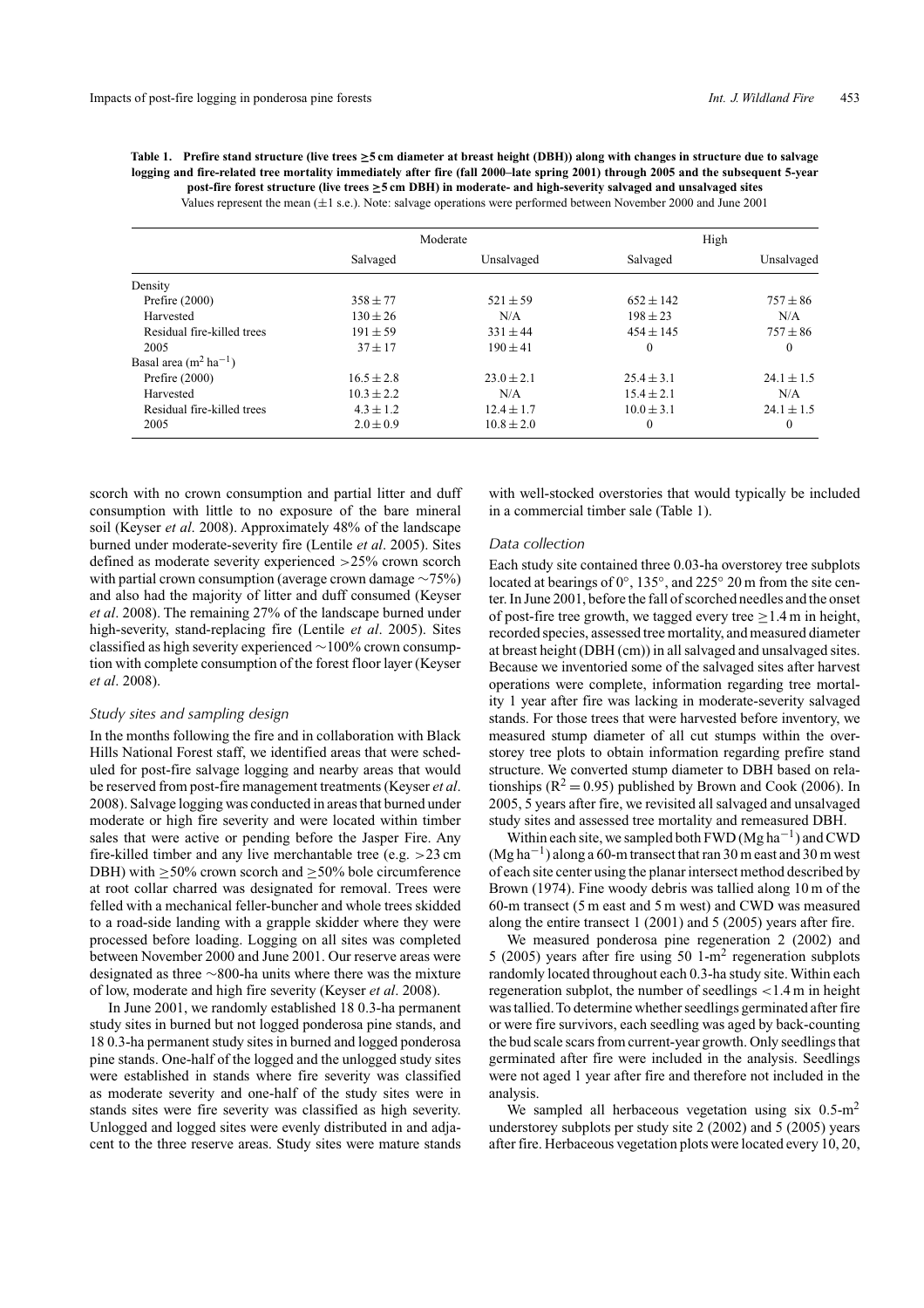and 30 m east and west of a 60-m transect that ran through each site center for a total of six understorey subplots per study site. Within each of the  $0.5 \text{-} m^2$  vegetation plots, we visually estimated herbaceous vascular plant cover. Cover of each species was averaged for each study site. Shrubs (woody stems *<*1.4 m in height) were measured along 40 m of the 60-m transect (20 m east and 20 m west). For each shrub canopy that intersected the transect, we recorded species and distance of canopy intercept (cm). From these data, we calculated average percentage shrub cover for each study site. Owing to time constraints, understorey herbaceous and shrub vegetation were not sampled in salvaged sites 1 year (2001) after fire. Consequently, we report the 2 and 5-year response of herbaceous and shrub vegetation. All understorey vegetation was sampled between late June and early August to control for seasonal changes in understorey composition. All nomenclature as well as native and non-native status of herbaceous and shrub species follows the United States Department of Agriculture, National Resources Conservation Service (USDA NRCS) PLANTS database (USDA NRCS 2006).

#### *Data analysis*

We used an analysis of variance (ANOVA) with repeatedmeasures to determine the effects of fire severity (moderate and high), salvage treatment (salvaged and unsalvaged), time (1 (or 2) and 5 years after fire), and their interactions on FWD and CWD, post-fire tree regeneration, total plant cover, exotic plant cover, and relative abundance of plant functional groups (e.g. shrubs, forbs, and grasses). In all analyses, site was included as a random variable and fire severity, salvage treatment, and time were fixed variables. Following significant *F*-tests in the repeated-measures analysis, pairwise comparisons were performed among treatments using Fisher's protected least significant difference (l.s.d.) procedure. Owing to the limited number of *a priori* comparisons, no adjustments were made to the l.s.d. multiple comparison procedure. Response variables were loge-transformed, <sup>√</sup>transformed, or <sup>√</sup>arc sin transformed when necessary to approximate normality and homoscedasticity (Steel *et al*. 1997). The means and standard errors we report are from the raw, untransformed data. All analyses were performed using *SAS v. 9.1* (SAS Institute 2005) and were significant at the 0.05 level.

# **Results**

Salvage logging and fire-related tree mortality substantially altered post-fire forest structure. Salvage logging removed firekilled and fire-damaged large trees but left lightly damaged large trees and small fire-killed trees. Salvage logging removed, on average, 130 trees ha<sup> $-1$ </sup> (10.3 m<sup>2</sup> ha<sup> $-1$ </sup> basal area, BA) from moderately burned, salvaged sites (Table 1). Between 2000 and 2005, an additional 191 trees ha<sup>-1</sup> (4.3 m<sup>2</sup> ha<sup>-1</sup> BA) were either immediately killed via fire or experienced delayed fire-related tree mortality, resulting in only 37 live trees ha<sup>-1</sup> (2.0 m<sup>2</sup> ha<sup>-1</sup> BA) 5 years after fire. In moderately burned, unsalvaged sites, firerelated mortality of 331 trees ha<sup>-1</sup> (12.4 m<sup>2</sup> ha<sup>-1</sup> BA) between 2000 and 2005 reduced stand density to 190 live trees ha<sup>-1</sup> and 10.8 m<sup>2</sup> ha−<sup>1</sup> BA 5 years after fire. In high-severity salvaged and unsalvaged sites, 100% mortality occurred. During salvage

operations, 30% of the average prefire stand density or 61% of the average stand BA was harvested in salvaged sites.

Salvage treatment significantly influenced FWD and CWD loads, but the effects of salvage treatment on both FWD  $(F = 12.8, d.f. = 1, 32, P = 0.0011)$  and CWD  $(F = 24.3,$  $d.f. = 1, 32, P < 0.0001$ ) loading varied within individual years. One year after fire and following salvage logging, FWD and CWD loadings were significantly higher on salvaged than on unsalvaged sites (Table 2). However, in all cases FWD and CWD were low, averaging ∼6 Mg ha<sup>-1</sup> for salvaged sites and substantially less on unsalvaged sites. Five years after fire, FWD had increased to moderate levels of  $\sim$ 13 Mg ha<sup>-1</sup>, and was equal on salvaged and unsalvaged sites. Coarse woody debris increased over time on both salvaged and unsalvaged sites, and was significantly greater on unsalvaged sites at ∼25 Mg ha−<sup>1</sup> than on salvaged sites at ∼16 Mg ha<sup>−</sup>1. Only 55% of dead trees had fallen 5 years after fire, so it is likely these differences will increase over time, because the remaining standing fire-killed tree biomass is much higher on unsalvaged than salvaged sites owing to harvesting.

Salvage treatment significantly influenced post-fire regeneration; however, the effect of salvage varied with fire severity  $(F = 23.2, d.f. = 1, 30, P < 0.0001)$ . Five years after fire, regeneration averaged  $\sim$ 350 seedlings ha<sup>-1</sup> in moderately burned salvaged sites compared with ∼1400 seedlings ha−<sup>1</sup> in moderately burned unsalvaged sites (Fig. 1). Regeneration was low in high-severity sites regardless of salvage treatment and time since fire. After 5 years, high-severity salvaged sites, however, contained an average of  $\sim$ 225 more seedlings ha<sup>-1</sup> than unsalvaged sites.

Salvage treatment did not significantly affect the recovery of understorey plant cover  $(P > 0.05)$ . Cover in moderate- and highseverity salvaged and unsalvaged sites averaged  $40\%$  ( $\pm$ 4.4) 2 years after fire and increased to  $75\%$  ( $\pm$ 4.6) 5 years after fire. The rapid recovery of plant cover in salvaged and unsalvaged sites included an increase in exotic plant cover although exotic plant cover did not differ between salvaged and unsalvaged sites  $(P > 0.05)$ . On average, exotic cover was 5% ( $\pm$ 1.3) in moderateand high-severity salvaged and unsalvaged 2 years after fire and  $\sim$ 17% ( $\pm$ 3.1) after 5 years.

Although salvage treatment and fire severity did not influence total plant cover, the recovery of functional groups (e.g. grasses, shrubs, and forbs) did vary with salvage treatment. Forb  $(F = 37.7, d.f. = 1, 32, P < 0.0001)$  and grass cover  $(F = 10.6,$ 

#### **Table 2. Surface woody fuel loadings (Mg ha<sup>−</sup>1) for fine woody debris (FWD) and coarse woody debris (CWD) within salvaged and unsalvaged sites 1 (2001) and 5 (2005) years following the Jasper Fire**

Comparisons were performed following a significant salvage  $\times$  year interaction in the repeated-measured ANOVA ( $P < 0.01$ ). Values represent the mean  $(\pm 1 \text{ s.e.})$  averaged over moderate and high fire severities. Means followed by the same letter are not significantly different within a given year

|                        | $FWD (Mgha^{-1})$           |                                 | $CWD (Mg ha^{-1})$              |                                    |
|------------------------|-----------------------------|---------------------------------|---------------------------------|------------------------------------|
|                        | 2001                        | 2005                            | 2001                            | 2005                               |
| Salvaged<br>Unsalvaged | $(1.3)^a$<br>$0.9(0.2)^{b}$ | $13.3(1.6)^a$<br>$13.3 (1.9)^a$ | $6.5 (1.5)^a$<br>$2.3(0.8)^{b}$ | $16.2 (3.1)^a$<br>24.9 $(3.2)^{b}$ |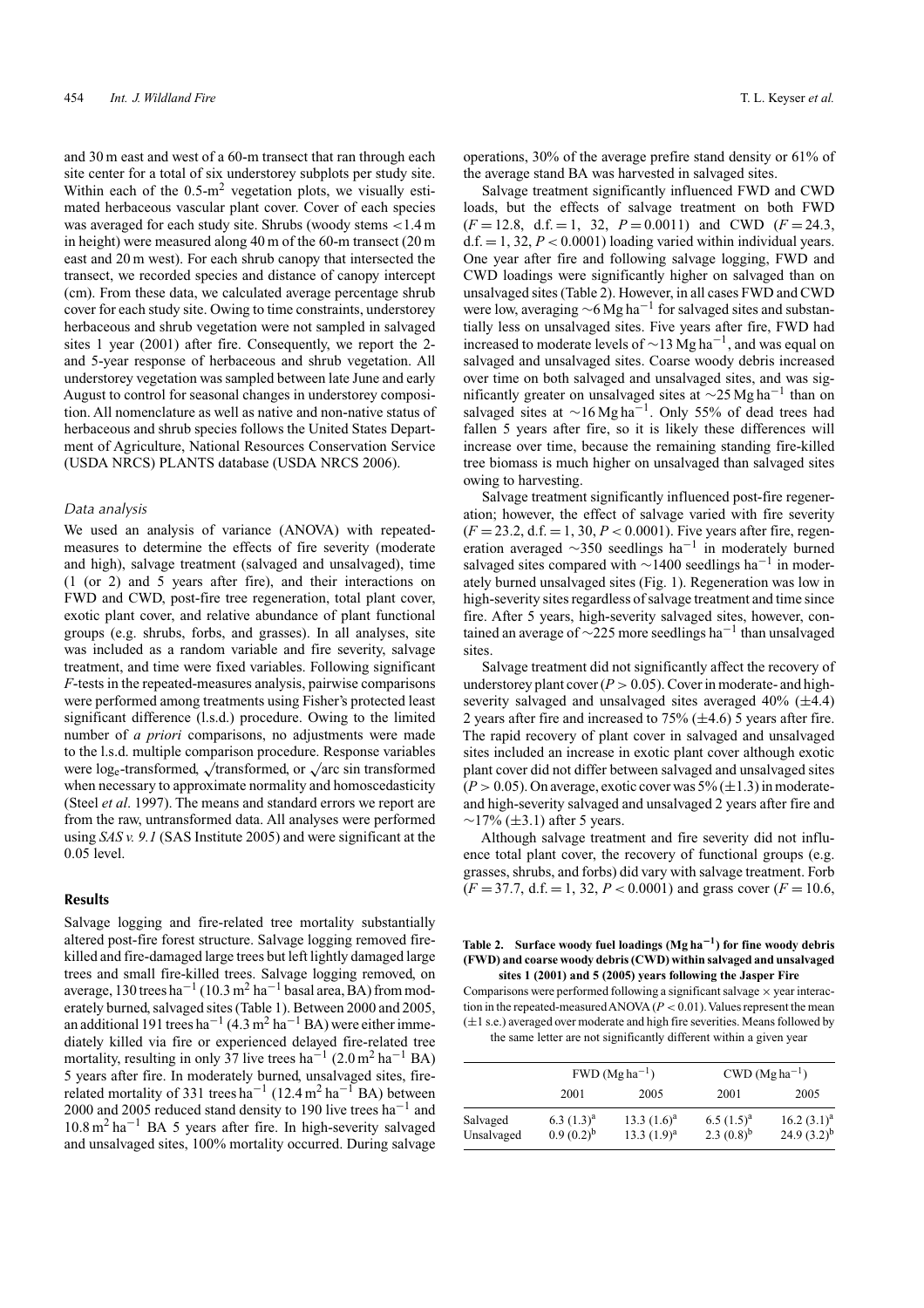$d.f. = 1, 32, P = 0.0027$  were significantly influenced by salvage treatment but the effects varied over individual years. Two years after fire, forb cover was 27% in unsalvaged sites and only 7% in salvaged sites (Fig. 2*a*). After 5 years, however, forb cover was similar in salvaged sites and unsalvaged sites. In contrast to forbs, grass cover was greater on salvaged sites than unsalvaged sites 2 years after fire (Fig. 2*b*). Five years after fire, however, grass cover increased in unsalvaged sites and was similar to cover observed in salvaged sites. Shrub cover responded differently to the salvage treatments depending on fire severity and time since fire  $(F = 4.7, d.f. = 1, 32, P = 0.0385)$ . In



**Fig. 1.** Post-fire regeneration density (seedlings ha<sup>−</sup>1) in salvaged and unsalvaged moderate- and high-severity sites. Comparisons were performed following a significant salvage  $\times$  severity interaction in the repeatedmeasuresANOVA (*P <* 0.0001). Data presented are from 5 (2005) years after fire and are indicative of the aggregate effects of salvage treatment and fire severity on post-fire regeneration. Values represent the mean  $\pm$  1 s.e. Means followed by the same letter within a fire severity class are not significantly different.

moderately burned salvaged and unsalvaged sites, no difference in shrub cover was observed throughout the study, with shrub cover averaging ∼10% (Fig. 3*a*). Although shrub cover in highseverity salvaged sites was lower than in unsalvaged sites 2 years after fire, after 5 years, we observed no differences between the salvage treatments (Fig. 3*b*).

## **Discussion**

Recent work in the north-west United States suggests that salvage logging 2 to 3 years after fire increases surface fuel loads, fire hazard, and causes a decrease in regeneration potential (Donato *et al*. 2006). Our results, although specific to ponderosa pine stands burned by the Jasper Fire and subsequently salvaged in the Black Hills, do not confirm these observations and suggest that the specifics of forest type and fire severity along with the timing and methods used during salvage operations need to be considered when evaluating secondary effects of salvage logging beyond recovery of economic tree value. Following the Jasper Fire, salvage logging was conducted in stands affected by two types of fire severity – moderate, where surface and passive crown fire caused *<*40% initial overstorey tree mortality, and severe, where active crown fire caused complete tree mortality over large contiguous areas. Salvage logging occurred quickly and was completed within the first year after fire. Marking guidelines for salvage operations specified that any fire-killed or any live merchantable tree *>*23 cm DBH with ≥50% crown scorch and  $\geq$ 50% of the bole circumference at the root collar charred could be harvested. All salvage logging was performed using whole-tree harvesting methods where trees were felled with a mechanical feller-buncher and whole trees skidded to landing areas with grapple skidders where they were processed before loading.

One year following the Jasper Fire, FWD and CWD loads were low in moderately and severely burned salvaged and unsalvaged sites owing to fuel consumption, clean logging practices,



**Fig. 2.** Forb (*a*) and grass cover (%) (*b*) in salvaged and unsalvaged sites 2 (2002) and 5 (2005) years after fire. Comparisons of lsmeans were performed following significant salvage × severity interactions in the repeated-measures ANOVA (*P <* 0.01). Values represent the mean, averaged over moderate and high fire severities,  $\pm 1$  s.e. Means followed by the same letter are not significantly different within a given year.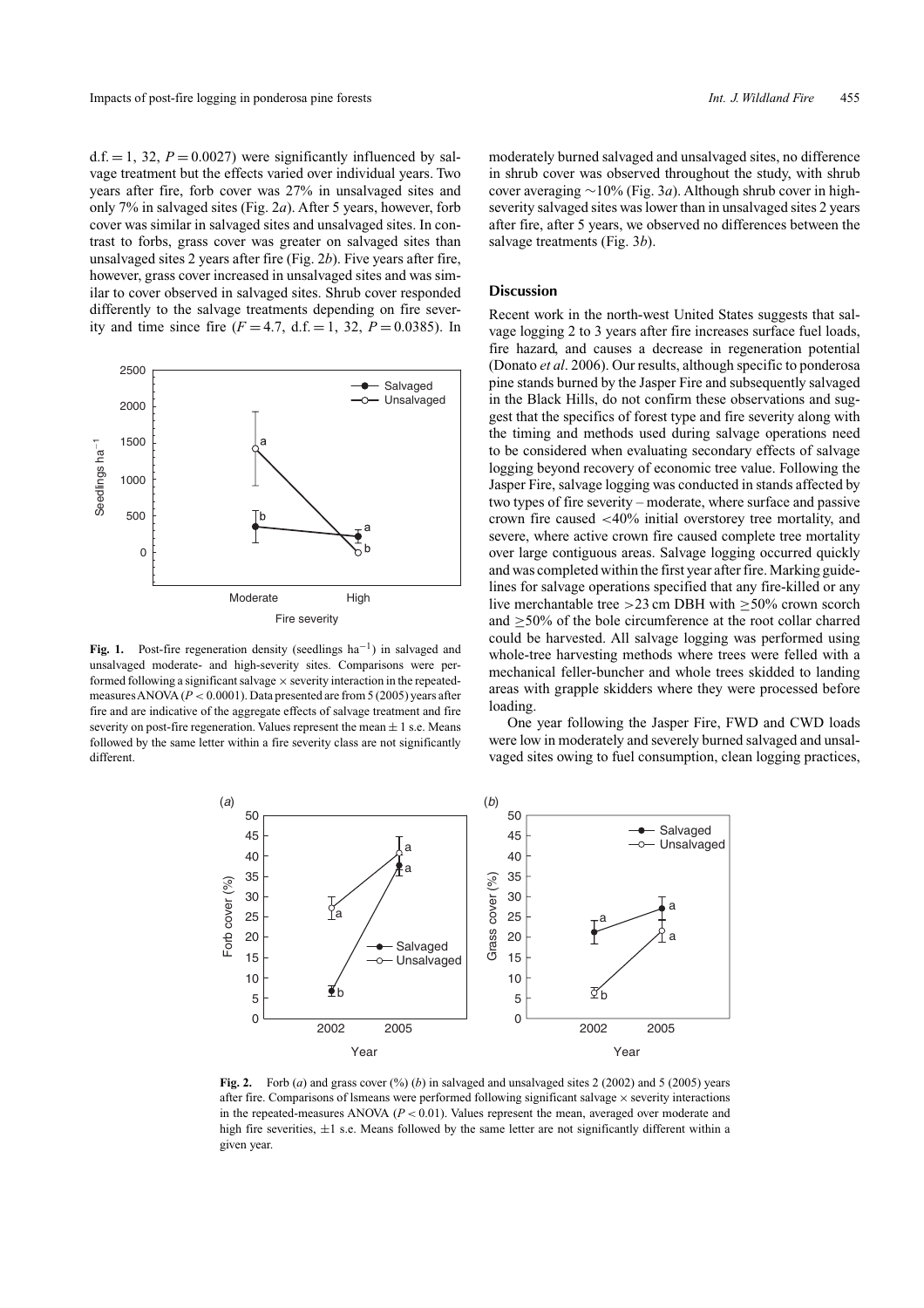

Fig. 3. Shrub cover (%) in moderate- and high-severity salvaged and unsalvaged sites 2 (2002) (*a*) and 5 (2005) (*b*) years after fire. Comparisons of lsmeans were performed following a significant salvage  $\times$  severity  $\times$  year interaction in the repeated-measures ANOVA (*P <* 0.05). Values represent the mean  $\pm 1$  s.e. Means followed by the same letter within a fire severity class are not significantly different.

and the lack of snag-fall during this time (Table 2). Fuel loads following the Jasper Fire were not static, as surface fuel accumulated differentially within salvaged and unsalvaged sites between 1 and 5 years after fire. The harvesting of immediate and delayed large-tree mortality in salvaged sites limited CWD accumulation to 16 Mg ha<sup>−</sup>1, as relatively few large, fire-killed trees remained following salvage operations. Fine fuels, however, increased 110% in salvaged sites over this time period as smaller firekilled trees left during harvest operations fell. In unsalvaged areas, dead canopy fuels resulting from fire-related mortality (Keyser *et al*. 2006) created a large pool of potential surface fuel. After 5 years, an average of 55% of all fire-killed trees  $\geq$ 10 cm DBH had fallen in unsalvaged sites, leading to a 10fold increase in CWD and 14-fold increase in FWD. Additional increases in both FWD and CWD can be expected as significant snag-fall has been shown to occur through the ninth year after fire (Passovoy and Fulé 2006).Although the rates of CWD accumulation between 1 and 5 years after fire were well over 100% in both salvaged and unsalvaged sites, total CWD loads were within the ∼15 to 30 Mg ha−<sup>1</sup> range recommended by Graham *et al*. (1994) and the ∼11 to 45 Mg ha−<sup>1</sup> range recommended by Brown *et al*. (2003) for maintaining long-term site productivity as well as other ecosystem services (e.g. wildlife habitat). With respect to CWD input, therefore, salvage logging following the Jasper Fire did not likely reduce potential site productivity or potential wildlife habitat in our study sites. As surface fuels increase and approach the upper limits of the recommended ranges (e.g. Graham *et al*. 1994; Brown *et al*. 2003), providing for ecosystem services such as site productivity and wildlife habitat may conflict with fuels reduction efforts and the need for managers to reduce fire hazard and potential fire severity. Fire behavior is dependent on multiple factors including, but not limited to, fuel load, fuel continuity, fuel moisture, and weather (DeBano *et al*. 1998). High FWD loads increase fire hazard by increasing the probability of ignition, fireline intensity, flame height, and rate of spread (Rothermel 1972; Schroeder *et al*. 2006). Although CWD does not directly impact fire hazard, it does contribute to smoldering combustion, which can exacerbate both cambial and root damage (DeBano *et al*. 1998), both of which have been shown to greatly increase the probability of tree mortality (Ryan *et al*. 1988; Swezy and Agee 1991; Stephens and Finney 2002).

Most of the regeneration that existed before the Jasper Fire was killed directly by the fire in all study sites. Salvage logging that occurred immediately after fire was performed before any post-fire germination. Therefore, in contrast to Donato *et al*. (2006) who reported that salvage logging 2 to 3 years after fire resulted in physical damage and significant mortality of natural regeneration, harvest operations that occurred during the immediate months following the Jasper Fire had no direct impact on post-fire seedling survival.The most substantial impact of salvage logging on post-fire regeneration potential was the impact on seed source availability. In moderate-severity salvaged sites, the salvage prescriptions left a sparse overstorey of seed-producing ponderosa pine trees ( $\leq 2$  m<sup>2</sup> ha<sup>-1</sup> residual BA; Table 1), which resulted in relatively low regeneration success (Fig. 1). In contrast, after 5 years of fire-related tree mortality,  $\sim$ 10 m<sup>2</sup> ha<sup>-1</sup> of seed-producing overstorey trees remained in moderate-severity unsalvaged sites, which, when coupled with the ground disturbance, led to successful ponderosa pine regeneration in moderate-severity sites despite drought conditions throughout the five growing seasons after fire. The ample regeneration we observed in moderate-severity unsalvaged sites suggests a reexamination of the rules used in the Black Hills to identify trees for post-fire salvage removal. In the future, leaving a greater proportion of large-diameter fire-damaged trees that have a high probability of survival (Keyser *et al*. 2006) will provide for future seed production and increase the success of natural regeneration following salvage operations. Regardless of salvage treatment, Keyser *et al*. (2008) suggest that low residual overstorey density along with increased light transmittance in moderate-severity sites will promote overstorey recruitment of post-fire seedlings and ultimately result in the development of a multi-storied forest structure. In high-severity sites, salvage logging did not substantially impact natural regeneration because much of the severely burned areas are beyond seed-fall range of ponderosa pine (Shepperd and Battaglia 2002; Lentile *et al*. 2005). Although regeneration in high-severity sites was statistically higher in unsalvaged sites, neither the high-severity salvaged nor unsalvaged sites met minimum stocking levels for timber management objectives in the Black Hills. Regardless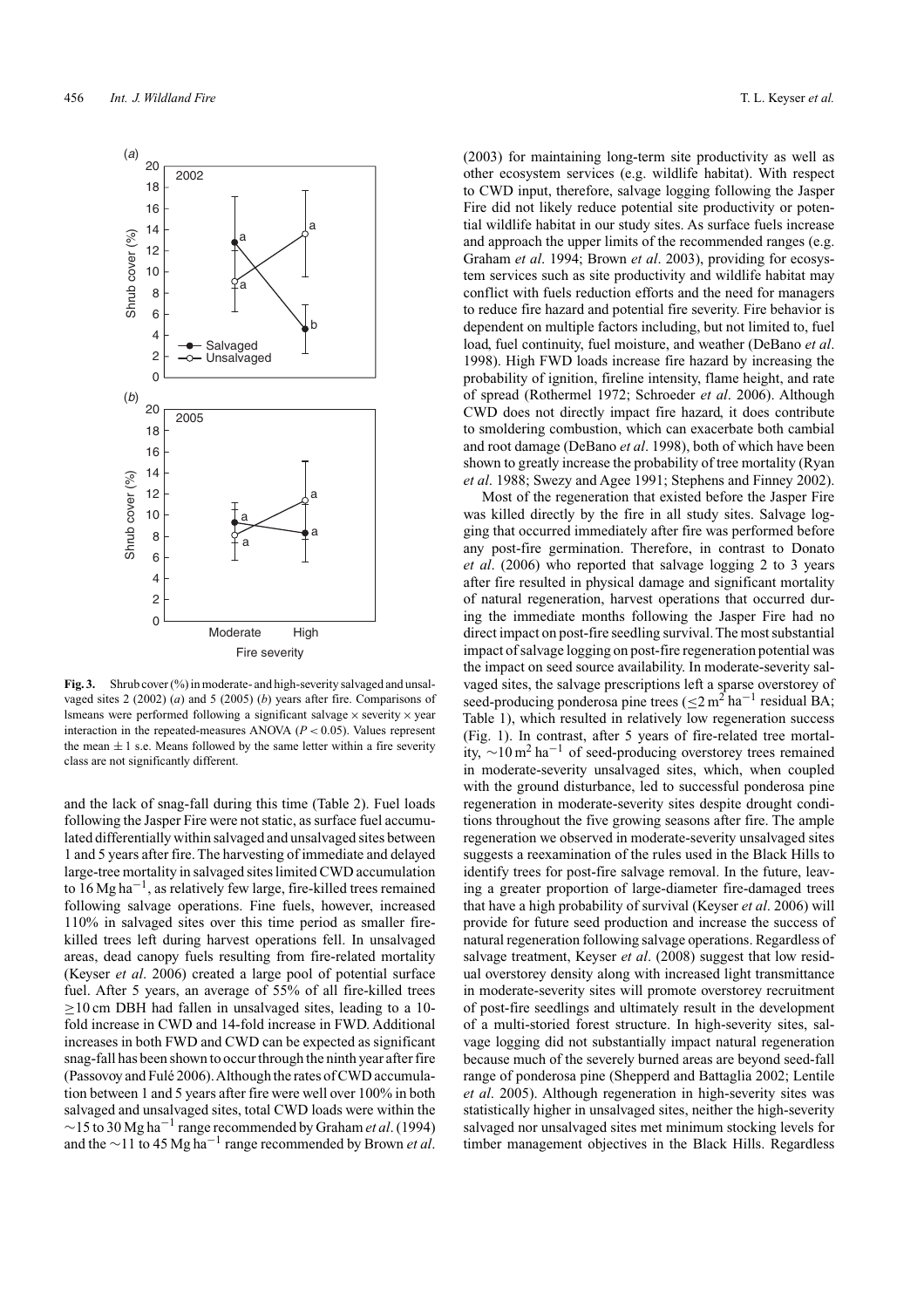of salvage treatment, if management objectives include a return to the timber base, planting may be the only effective way to secure timely regeneration of ponderosa pine on these highseverity sites in both salvaged and unsalvaged sites. In contrast, Keyser *et al*. (2008) suggest that if management objectives in these understocked, high-severity sites include maintaining newly created wildlife habitat and increasing biodiversity, no direct planting would be necessary, as limiting planting efforts in

these stands would provide for increased structural heterogeneity

within the relatively homogeneous surrounding landscape. In the Black Hills ponderosa pine system, we found no discernable effect of salvage logging on understorey development 5 years following the Jasper Fire. There was no indication that salvage logging alone caused a reduction in total plant cover or an increase in the abundance of exotic species. In addition, any differences in the distribution of functional groups between salvaged and unsalvaged sites that were observed within the initial years following the Jasper Fire were not observed 5 years after fire (Figs 2, 3). This is contrary to results published by Stuart *et al*. (1993), who report a decrease in shrub cover following post-fire salvage operations in northern California. The rapid recovery of the shrub layer was largely due to an increase in cover by shrubs capable of sprouting following fire, including mountain ninebark (*Physocarpus monogynus*), kinnikinnick (*Arctostaphylos uva*-*ursi*), and Orgeon grape (*Mahonia repens*) in moderate-severity sites and western snowberry (*Symphoricarpos occidentalis*) and mountain ninebark in high-severity sites. Regardless of salvage treatment, the understories of both moderately and severely burned sites were dominated by forbs and grasses after 5 years. Increased post-fire nitrogen availability (Keyser *et al*. 2008) and high mortality rates in the unsalvaged sites coupled with harvesting of both live and dead trees in salvaged sites likely reduced aboveground competition for light and belowground competition for nutrients and water, which, over 5 years, promoted an increase in cover of grass and forb species (Riegel *et al*. 1992, 1995).

#### **Conclusion**

Our results are applicable to ponderosa pine stands salvaged following the Jasper Fire in the Black Hills. Compared with recent studies (e.g. Donato *et al*. 2006), our results suggest that the effects of salvage logging may be dependent on when and how salvage logging is conducted as well as forest type rather than an invariant set of effects inherent to salvage logging. Data from the present study suggest the timely removal (e.g. within 1 year after fire) of dead and dying trees can reduce future surface fuels compared with unlogged areas, depending on how the logging is conducted. For example, whole-tree harvesting systems, where processing occurs off-site, reduced residual dead tree biomass following the Jasper Fire. However, hand-felling and within-stand bucking and limbing where residual biomass is left on-site may result in an increase in FWD. Regeneration can be reduced by physical damage from salvage logging if salvage logging is delayed until natural regeneration has occurred (Donato *et al*. 2006) or if salvage logging includes substantial removal of live trees that reduces seed availability. However, timely salvage before post-fire seed germination that leaves sufficient seed source may have little impact on post-fire regeneration success

or failure. Assessing the potential impacts of salvage logging should be conducted on a site-specific basis, integrating ecology, silviculture, and harvest systems. Further research comparing the effects of salvage logging on fuel accumulation, regeneration potential, and understorey vegetation across forest types and harvesting systems is required to assess whether the results we present in the present paper are applicable elsewhere.

# **Acknowledgements**

The present research, as part of the Jasper Fire Monitoring Project, was funded through the Black Hills National Forest service agreement no. 0203– 01–007 and the McIntire-Stennis program. We gratefully acknowledge our dedicated field-crews and volunteers who assisted in data collection and processing throughout the years. We also thank Blaine Cook of the Black Hills National Forest for his continued support and assistance throughout the present study and Rudy King for assistance with design and statistical analysis. Comments from two anonymous reviewers and associate editor greatly improved this manuscript.

#### **References**

- Akay AE, Sessions J, Bettinger P, Roupin R, Eklund A (2006) Evaluating the salvage of fire-killed timber by helicopter – effects of yarding distance and time since fire. *Western Journal of Applied Forestry* **18**, 238–249.
- Bataineh AL, Oswald BP, Bataineh MM, Williams HM, Coble DW (2006) Changes in understory vegetation of a ponderosa pine forests in northern Arizona 30 years after a wildfire. *Forest Ecology and Management* **235**, 283–294. doi:10.1016/J.FORECO.2006.09.003
- Beschta RL, Rhodes JJ, Kauffman JB, Gresswell RE, Minshall GW, Karr JR, Perry DA, Hauer FR, Frissell CA (2004) Postfire management of forested public lands of the western United States. *Conservation Biology* **18**, 957–967. doi:10.1111/J.1523-1739.2004.00495.X
- Boldt CE, Van Deusen JL (1974) Silviculture of ponderosa pine in the Black Hills. USDA Forest Service, Rocky Mountain Forest and Range Experiment Station, Research Paper RM-124. (Fort Collins, CO)
- BonnetVH, SchoettleAW, Shepperd WD (2005) Postfire environmental conditions influence the spatial pattern of regeneration for *Pinus ponderosa. Canadian Journal of Forest Research* **35**, 37–47. doi:10.1139/X04-157
- Brown JK (1974) Handbook for inventorying downed woody material. USDA Forest Service, Intermountain Forest and Range Experiment Station, General Technical Report GTR-INT-16. (Ogden, UT)
- Brown JK, Reinhardt ED, Kramer KA (2003) Coarse woody debris: managing benefits and fire hazard in the recovering forest. USDA Forest Service, Rocky Mountain Research Station, General Technical Report RMRS-GTR-105. (Ogden, UT)
- Brown PM, Cook B (2006) Early settlement forest structure in Black Hills ponderosa pine forests. *Forest Ecology and Management* **223**, 284–290. doi:10.1016/J.FORECO.2005.11.008
- DeBano LF, Neary DG, Ffolliott PF (1998) 'Fire's Effects on Ecosystems.' (Wiley: New York)
- Donato DC, Fontaine JB, Campbell JL, Robinson WD, Kauffman JB, Law BE (2006) Post-wildfire logging hinders regeneration and increases fire risk. *Science* **311**, 352. doi:10.1126/SCIENCE.1122855
- Froiland SG (1990) 'Natural History of the Black Hills.'(Center for Western Studies, Augustana College: Sioux Falls, SD)
- Graham RT, Harvey AE, Jurgensen MF, Jain TB, Tonn JR, Page-Dumroese DS (1994) Managing course woody debris in forests of the Rocky Mountains. USDA Forest Service, Intermountain Research Station, Research Paper INT-RP-477. (Ogden, UT)
- Harrington MG (1996) Fall rates of prescribed fire-killed ponderosa pine. USDA Forest Service, Intermountain Forest and Range Experiment Station, Research Paper INT-RP-489. (Ogden, UT)